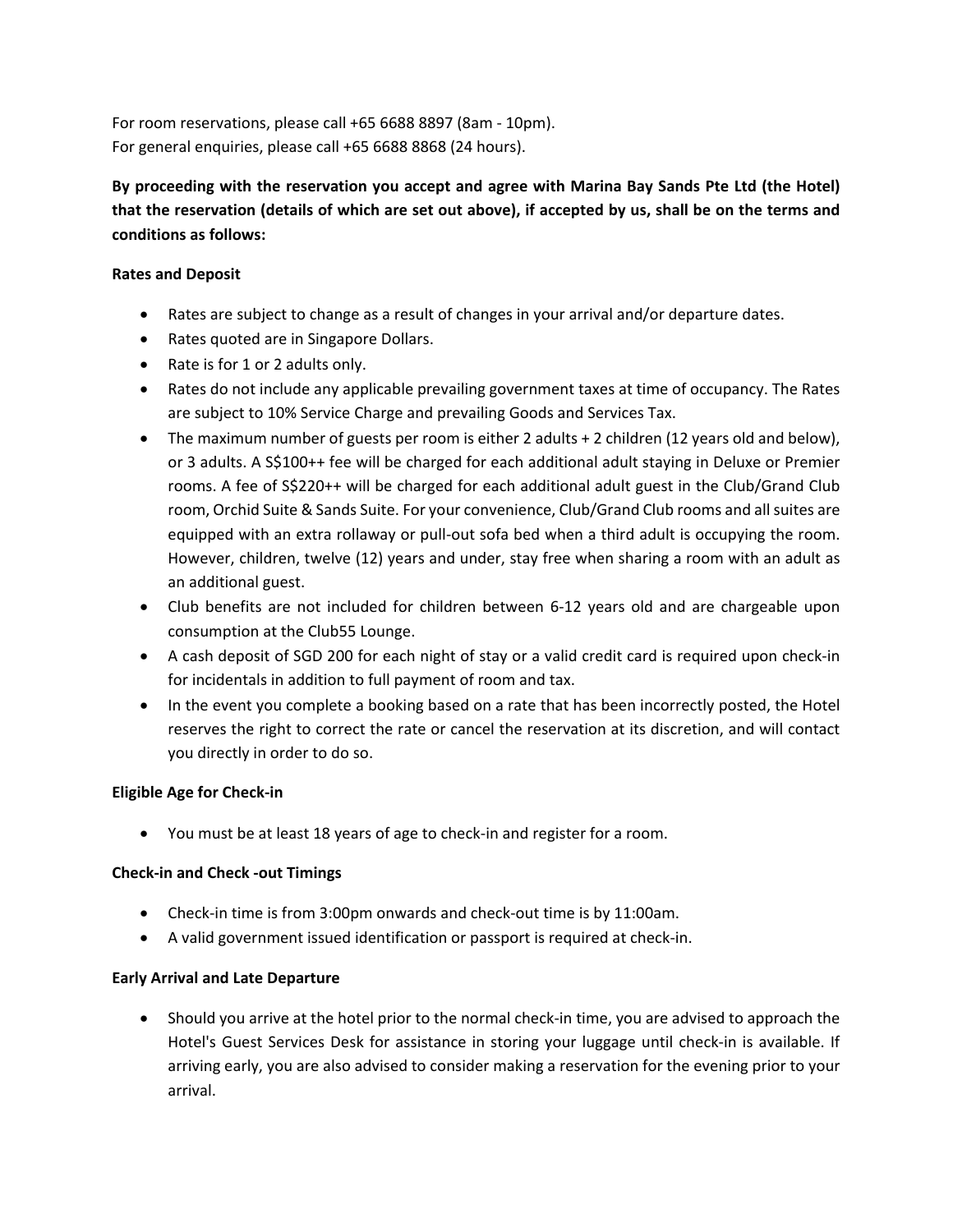- Late check-outs are available on request subject to room availability and occupancy level.
- Please check with the Hotel's Front Desk at least 24 hours prior to your departure on availability of late check-out. A half-day room charge may be incurred for late check-out between 12pm to 6pm and a full day room charge may be incurred for late check-out after 6pm.

### **Credit Card Information**

- A valid credit card is required to secure your reservation.
- Upon reservation, credit card will be charged for the amount indicated on the booking confirmation page and email.
- The Hotel accepts Visa, MasterCard, American Express, JCB credit cards, China Union Pay and Diners Club. Debit Cards are not accepted.
- Exchange rates are applicable at time of reservation, but are subject to currency fluctuations and billing will be at the prevailing exchange rate upon completion of your stay.

## **Cancellation Policy**

- Reservations made over 28-31 Dec 2018, 1-4 Jan 2019, 8-10 Aug 2019, 17-22 Sep 2019, 28-31 Dec 2019 and 1-4 Jan 2020 require full pre-payment and are non-cancellable, non-amendable and non-refundable. The entire period of your stay, inclusive of nights before and after the dates listed above, will be charged to your credit card upon reservation.
- Cancellation of and/or amendments to your reservation must be made **5** days (i.e., by 4pm Singapore time) prior to your arrival date.
- Cancellation or amendment made within **5** days of arrival will incur a cancellation fee of one night's room charge (inclusive of any applicable prevailing government tax).
- In the event of no-show, a fee of one night's room charge (inclusive of any applicable prevailing government tax) will be charged to your credit card provided at the time of reservation.

#### **Group Reservations**

• For reservations for groups of 10 rooms and above, please email the Hotel at groups@marinabaysands.com.

#### **Sands Rewards LifeStyle Membership**

- Patron must be at least 21 years old to join Sands Rewards LifeStyle Programme
- Patron must be a member and present membership card before check-out to earn Reward Dollars
- Payment must be made by cash/NETS/credit card/debit card to be eligible for earning of Reward Dollars
- Reward Dollars is not applicable as payment for all hotel packages
- Earning of rewards is only available for selected shows at Sands Theatre and is unavailable at Sands Expo and Convention Centre.
- Other Terms & Conditions apply